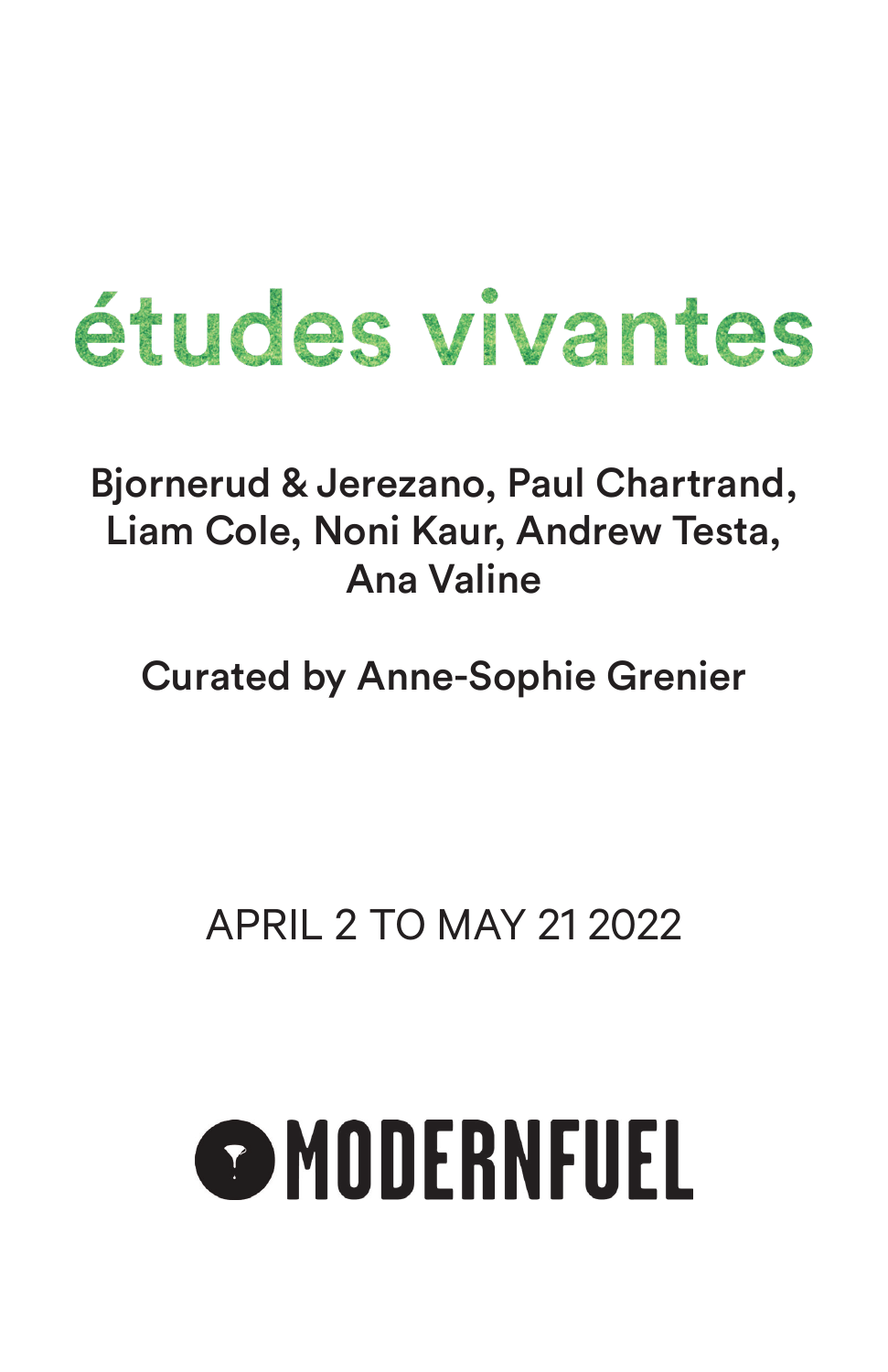Modern Fuel Artist-Run Centre is a non-profit organization facilitating the presentation, interpretation, and production of contemporary visual, time-based and interdisciplinary arts. Modern Fuel aims to meet the professional development needs of emerging and mid-career local, national and international artists, from diverse cultural communities, through exhibition, discussion, and mentorship opportunities. Modern Fuel supports innovation and experimentation and is committed to the education of interested publics and the diversification of its audiences. As an advocate for contemporary art, as well as for artists' rights, we pay professional fees to artists in accordance with the CARFAC fee schedule.

Modern Fuel is situated on the unceded ancestral territory of the Haudenosaunee and Anishinaabeg peoples. We acknowledge the Haudenosaunee and Anishinaabeg peoples as the past, present, and future caretakers of this land. We also recognize the Métis peoples and other nations from across Turtle Island who have called Katarokwi / Kingston home for generations upon generations. We are grateful to be able to live, learn and make art on this land and be in such close proximity to the waters of the St. Lawrence River and Lake Ontario. To acknowledge this traditional territory and waterways is to recognize this city and country's longer history pre-dating confederation and the work that must still be done in decolonizing our spaces and relations. We at Modern Fuel strive towards respectful relationships with all of our communities in hopes of walking a good path together.

We at Modern Fuel want to state unequivocally that Black lives matter, Indigenous lives matter, and that the lives of People of Colour matter. Modern Fuel strives to ensure that members and visitors feel safe and welcome in our space and at our events. We do not tolerate discrimination, harassment, or violence including but not limited to ableism; ageism; homophobia and transphobia; misogyny; racism and white supremacy. It is also important to us that Modern Fuel not only continues to present works and programs that support Black and Indigenous artists, members and visitors, but invests in the work of becoming an inclusive, anti-racist organization. We feel it is only then that Modern Fuel can advocate for artists and foster community with care and respect.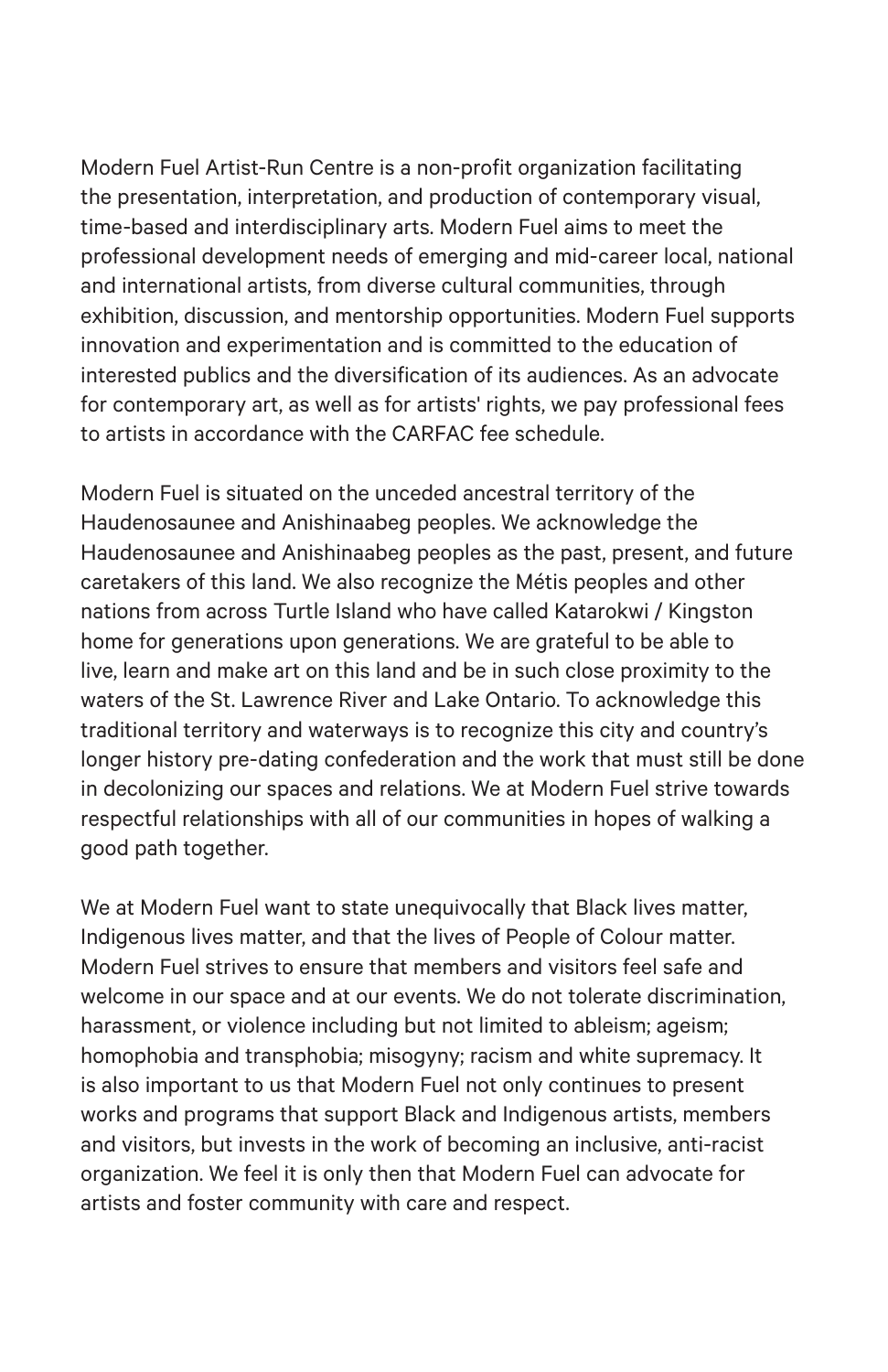# **OMODERNFUEL**

Modern Fuel Artist-Run Centre 305-307 King Street West Kingston, ON K7L 2X4

> Gallery Hours Tuesday-Saturday 12-5PM

> info@modernfuel.org @modernfuelarc www.modernfuel.org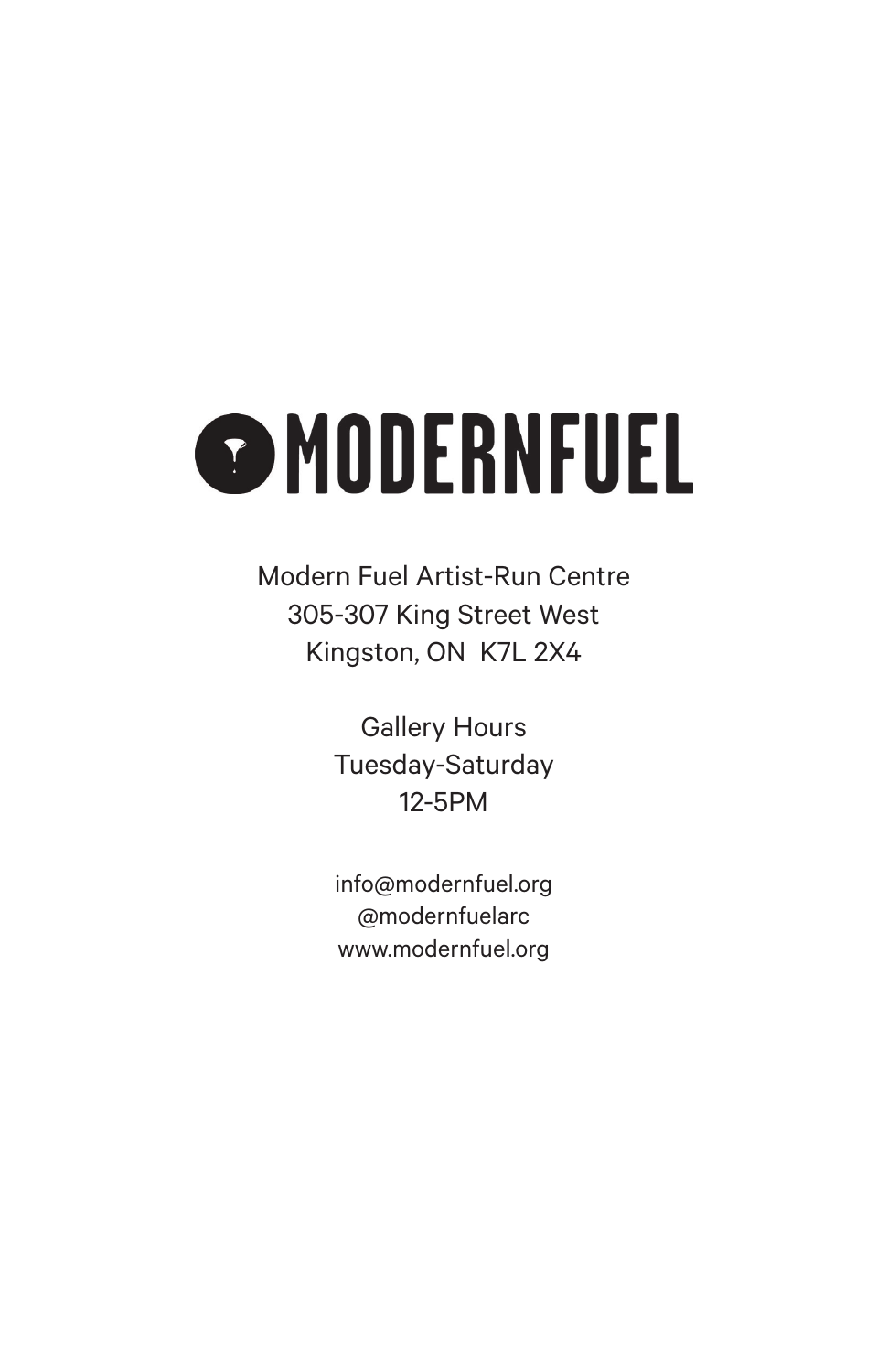

 $\blacktriangleright$ 

NOTE: All measurements are in mm.



CORRIDOR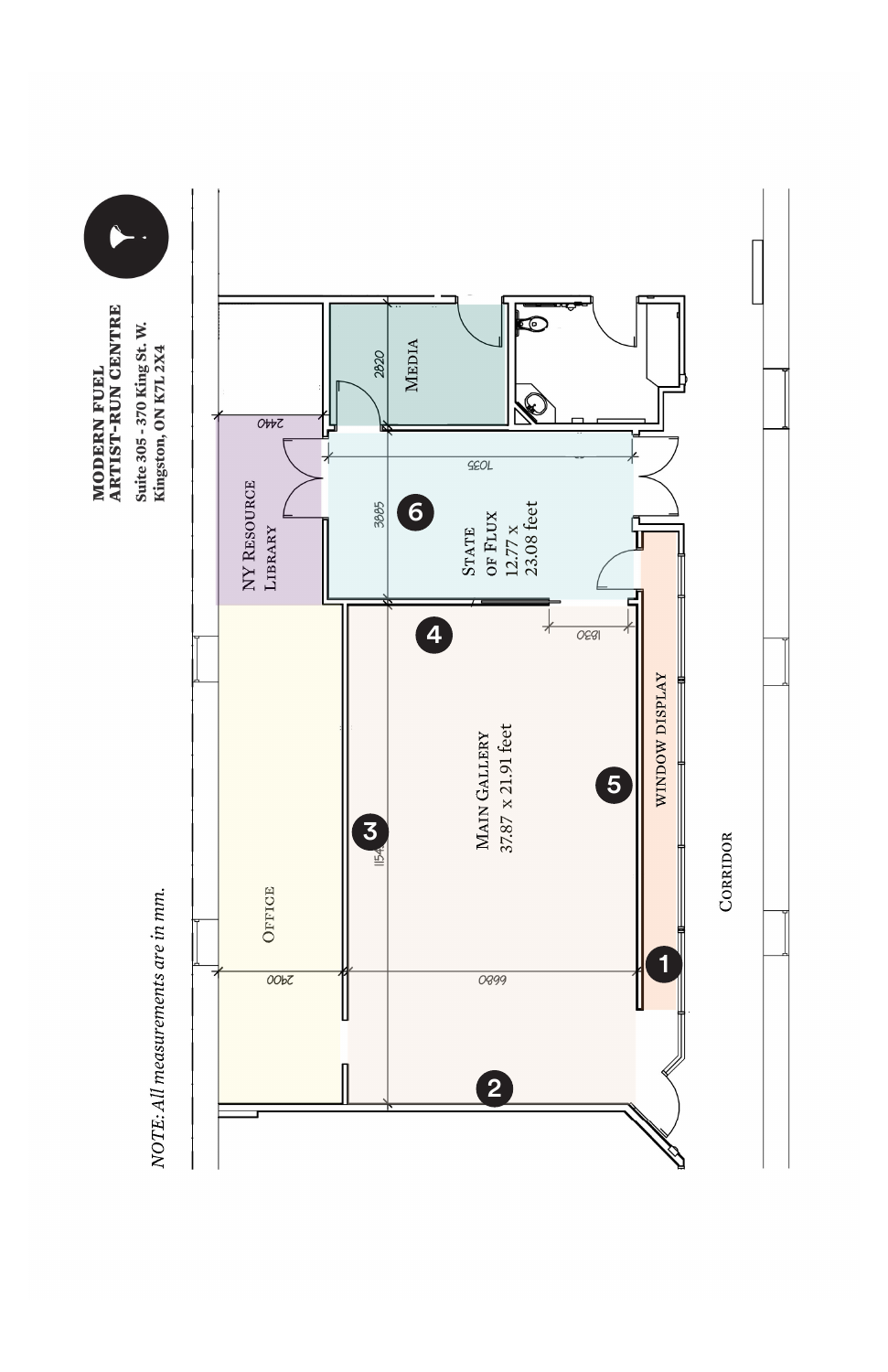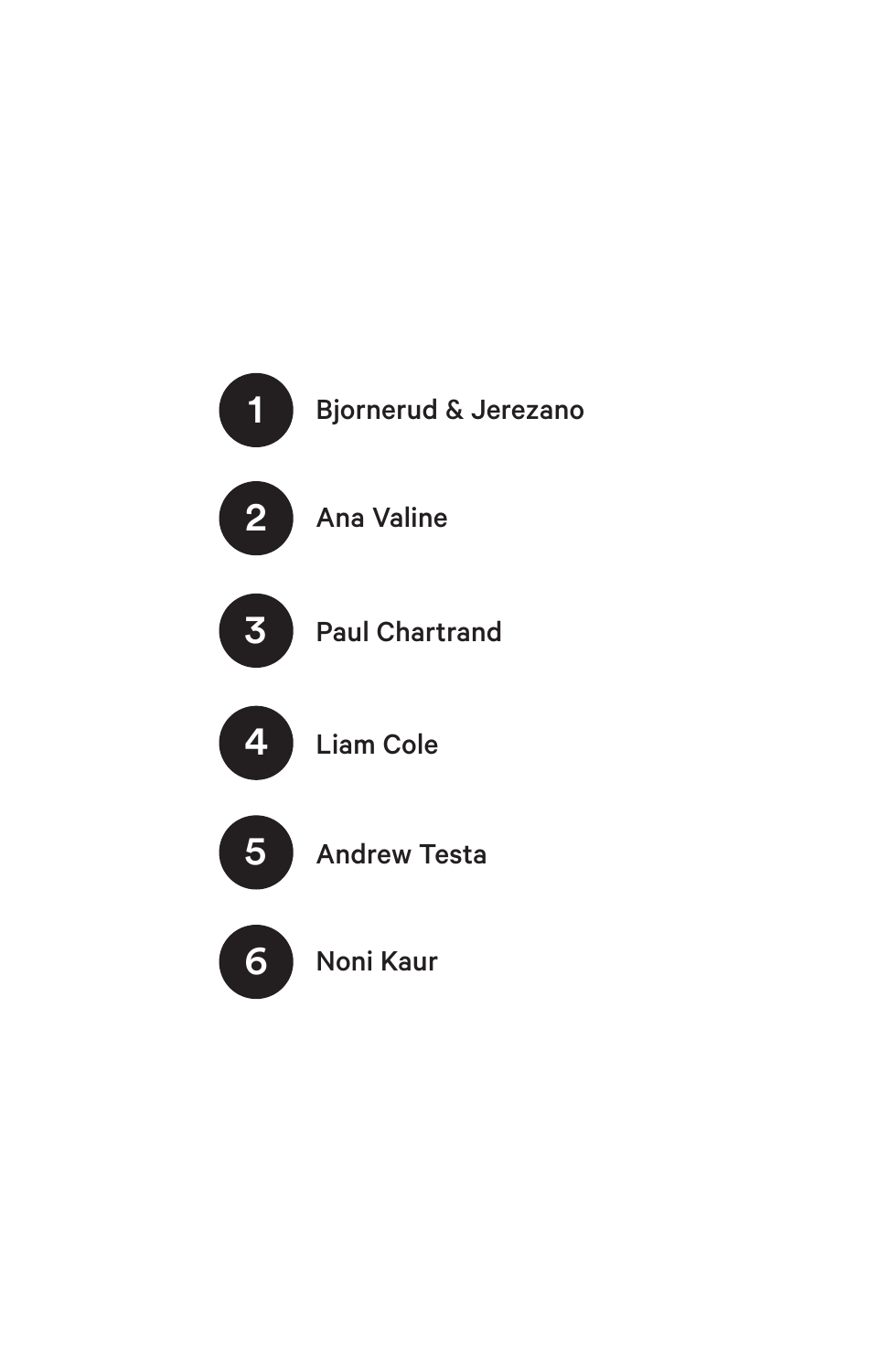## 1 KRISTIN BJORNERUD & ERIK JEREZANO

*Kristin Bjornerud and Erik Jerezano have been making collaborative drawings together since 2008. They have exhibited together at the Ottawa Art Gallery, the Latcham Gallery (ON), Galerie Trois Points (QC) and this*  fall they will present a retrospective of drawings at ARTSPLACE artist-run *centre (NS).*

*Kristin Bjornerud is a visual artist whose watercolour paintings examine our relationship to the natural world through the lens of magical realism and modern ecofeminism. She holds a BFA from the University of Lethbridge, Alberta and an MFA from the University of Saskatchewan. She has lived in many places across Canada receiving grants from the Canada Council for the Arts, the Saskatchewan Arts Board, the Ontario Arts Council and the Conseil des arts et des lettres du Québec. Her work is represented in the collections of the Canada Council Art Bank, the City of Ottawa, Sask Arts and the Brucebo Museum (Sweden). She has participated in residencies in Sweden and Finland and later in 2022 she will be an artist in residence at the Nordic Watercolour Museum (Nordiska Akvarellmuseet) on the island of Tjörn (Sweden). Kristin is a Professional Member of RAAV (Le Regroupement des artistes en arts visuels du Québec) and a member of La Centrale Feminist Artist Run Centre. She has lived in in Tiohtià:ke (Montréal) since 2016.*

*Erik Jerezano was born in Mexico City. He is a self-taught artist who has lived and worked in Toronto since 2001. In his individual practice Erik works with a visual language he terms the visceral-intuitive, a figurative-based practice that combines anthropomorphism, fable and the grotesque in ways that offer abstract encounters. He has received grants from the Pollock-Krasner Foundation, the Toronto Arts Council and the Ontario Arts Council. His work is represented in the collections of the Canada Council Art Bank, the Montreal Museum of Fine Arts, and the Museum of Latin American Art in California. Erik has attended residencies in Baie-Saint-Paul (QC) and Croatia and has contributed to numerous community mural projects in Canada and Mexico. Since 2004, he has also been part of the Toronto based Z'otz \* artist collective with Nahùm Flores and Ilyana Martinez.*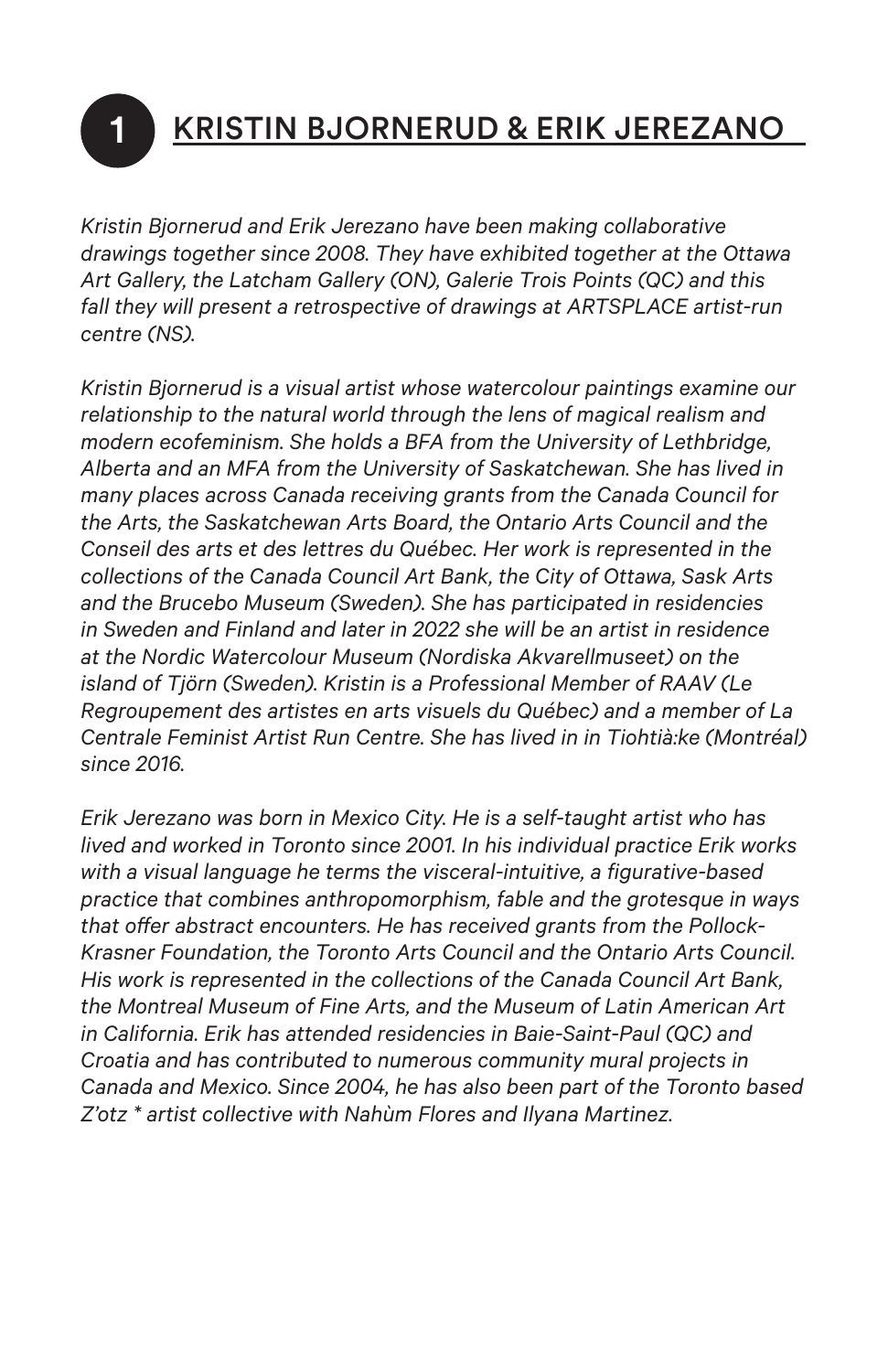#### ARTIST STATEMENT

For over ten years we have shared a collaborative practice rooted in the idea that drawing is a universal language. We share a visual correspondence an exchange across the boundaries of gender, culture and language. In it's most pared down sense our project can be viewed as a variation on the surrealist practice of the le cadavre exquis and an epistolary exchange. Since 2008, we have been sending unfinished drawings back and forth through the mail. However, what anchors our practice within the epistolary tradition is not simply the sending and receiving of work through the post. Rather, it is the desire to connect and exchange ideas through the language of drawing. We read each other's work and search for meaning in pictorial codes, interpreting intentional marks and blank spaces in order to find a path toward meaningful reply and an understanding of each other and our place in the world.

In our work there is a cross-pollination of autobiographical themes, historical and cultural symbols, personal and folk mythologies. The result of our dialogue is the emergence of a hybrid narrative where politics, identity and imaginary worlds merge and surreal humour blurs the edges.

Our most recent series Nosotros Injertáremos (We are Grafters) is an investigation of plant life generated from a combination of observational drawings, natural history research, memory, and imagination. Grafting in horticulture, whether natural or deliberate, results in multiple parts fusing together to become one. In our drawing practice we bind and insert new branches of drawing onto the works we receive from one another. This process requires careful consideration of space and also an intuition for how any addition will change the narrative of the piece. Our 'study' of plants could be characterized as a kind of adventitious botany, whereby certain elements of chance and intuition are cultivated alongside a naturalist's eye for inquiry in order to create multiple layers of meaning. This series is uniquely illustrative of our individual interests and our process more generally and includes a number of watercolour drawings of endangered or extirpated plant species composed as approximate mirror images. These formal arrangements are both a conscious intimation of our need to examine threats to plant life in the age of the climate disruption and ecological breakdown and a reference to the mirroring that has evolved naturally within our compositions over the years. Over time we have adopted and integrated each other's visual lexicon, cultivating a process of echoing and shadowing where we simultaneously assimilate the other's vision and anticipate a response –yet we continue to surprise each other. It is this playfulness and entanglement that has sustained our partnership for over a decade.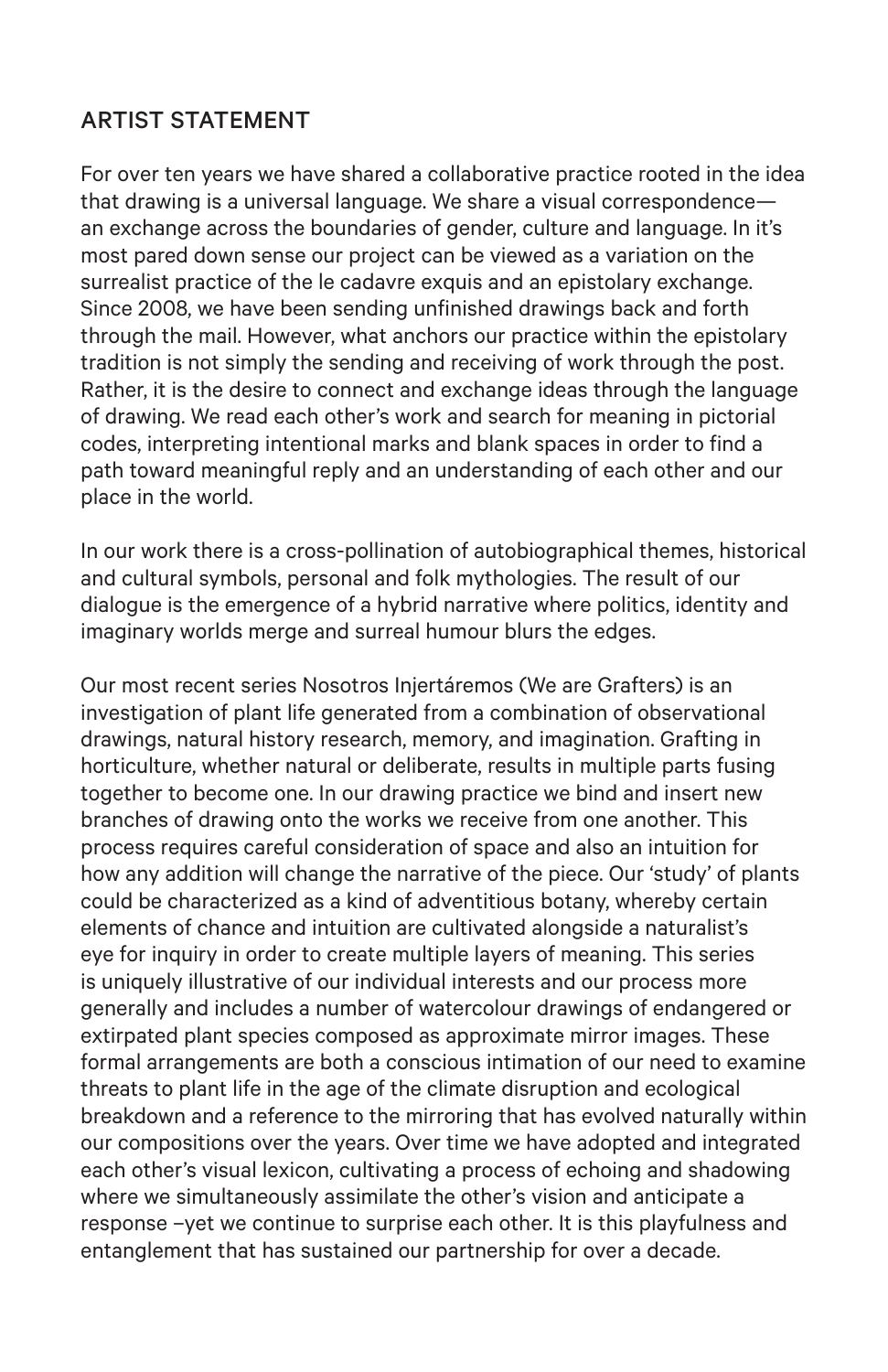**ANA VALINE** 

*Ana is a Vancouver based writer, director, and artist whose films have screened and won awards internationally. She is an alumna of the Canadian Film Centre, WIDC at Banff, the TIFF Talent Lab, and Emily Carr University of Art + Design.*

*From theatre, visual arts and writing, to experimental filmmaking, her creative projects have been enhanced by adventurous life experiences including a welder's apprenticeship on the Alberta pipeline, training horses, tree planting, and a brief stint doing phone sex.* 

*Her narrative films have travelled to Spain, Russia, India, Busan, Turkey, Armenia, New York, Iceland, and more, and have been awarded for their tense family relationships and bittersweet dark humour. Her art films have screened at The Polygon Gallery, The Libby Leshgold Gallery, and Paneficio Gallery in Vancouver.*

*Ana has recently completed an MFA degree with a focus on film, is writing her third feature screenplay, and is in her first year of PhD film studies at Queen's University.*

### ARTIST STATEMENT

From theatre, visual arts, writing, and narrative film, my creative projects have been enhanced by adventurous life experiences including a welder's apprenticeship on the Alberta pipeline, training horses, tree planting, and a brief stint doing phone sex.

With a background in digital filmmaking I discovered hand processing celluloid during my master's degree. When the pandemic hit, and the school closed down, I couldn't get into the darkroom so I turned towards the natural world both as solace and to be creatively autonomous.

In my eco-processing filmmaking practice I am collaborating with the sea and making 16mm films of waves as the water rolls up onto the land. I think of these films as oceanic self-portraits. The sea makes its own image. What we see in the frame are the ingredients that develop the film: seaweed and salt water. Each roll of film reflects the properties of its shoreline in colour, rhythm and texture.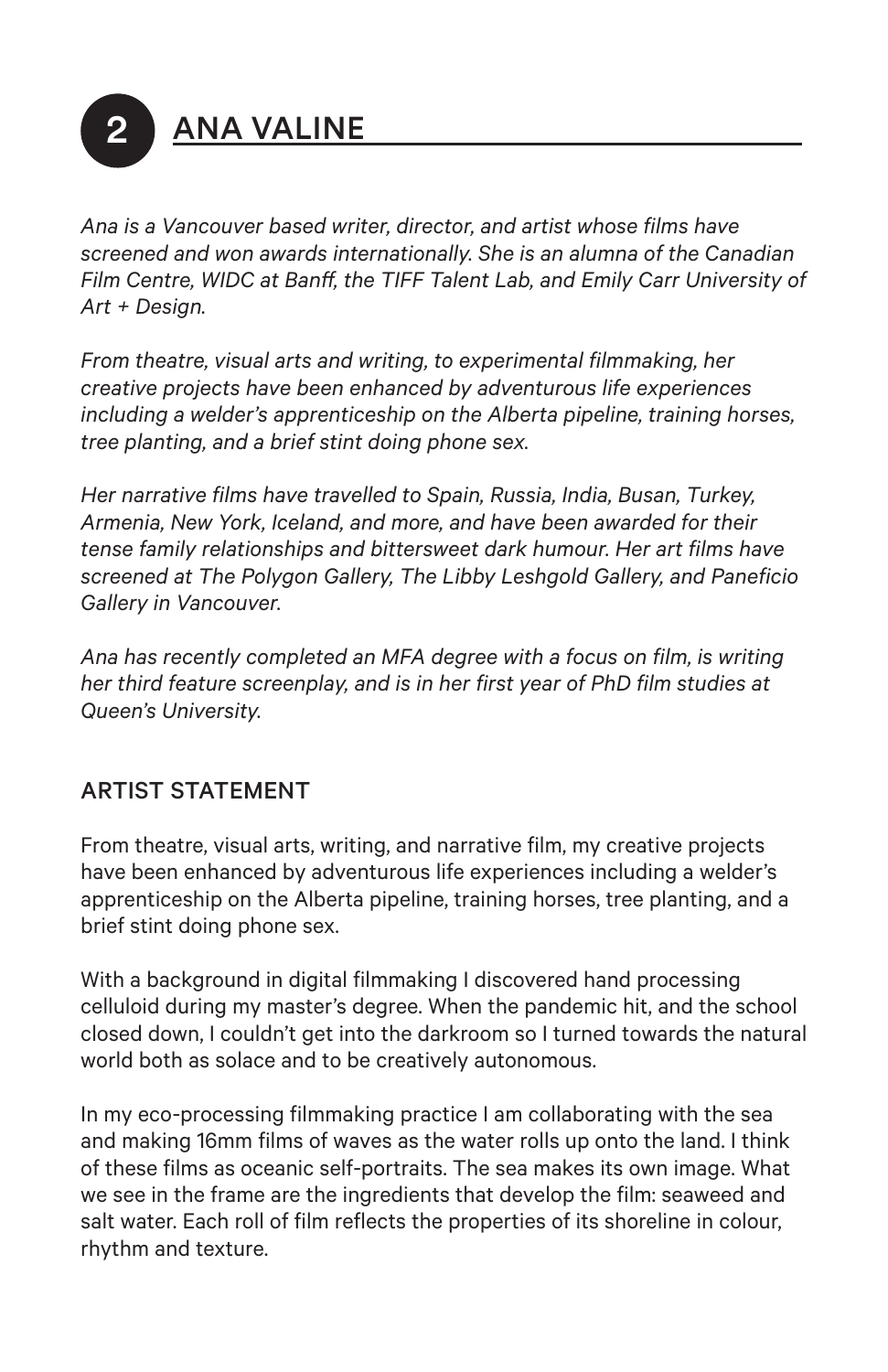I often use steel as a projection surface. Steel has been chosen for its reflective quality and ability to interact with the projector's beam in high ambient light conditions. It is generous but not easily manipulated. Other than extreme heat, the only thing that can change it is water, given enough time. The steel screen serves a metaphorical return as well: seaweed has a high iron content and these films made with seaweed are projected onto an iron surface that contains the same element as the images. Like returns to like.

Making films with the sea brings forward ancient relationships with matter. I'm learning to see through the camera in a different way, one that is more about inviting an image than 'capturing' or 'shooting'. This new perspective is led by slowing down and filming in a way that is more receptive and exploratory. In this line of inquiry, I'm researching ways to interpret ocean states in celluloid, helping the sea reveal its condition by the image it develops.

This film, *SMSR2*, was made entirely at the shoreline on a remote peninsula in northeast New Brunswick. The seaweed and ocean water for developer and fixative were gathered at the same spot on the beach that the film was developed. I used a hand-crank vintage Bolex camera, a portable darkroom tent and a light-tight developing tank. I built a campfire to heat the water for the seaweed developing brew so the whole process was done on site, within and around the frame you see in the film. This is a practice I'm finessing that I will be able to travel with to shorelines around the world, learning about ocean health.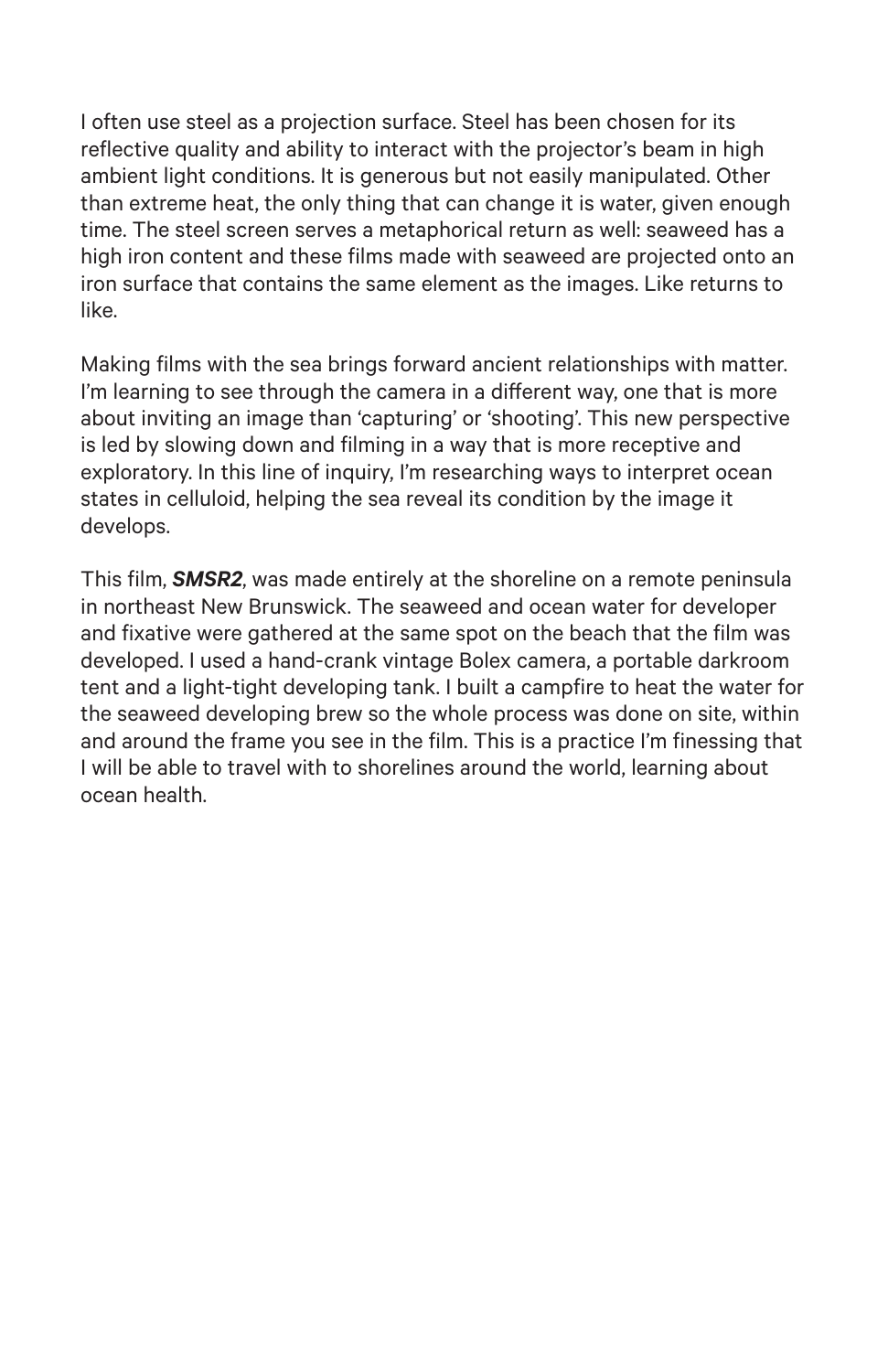

## 3 PAUL CHARTRAND

Paul Chartrand engages with environmental and cultural issues through the construction of sculptural assemblages. He builds these projects from carefully chosen and assembled objects, which he then populates with *living* plants. Paul considers the meaningful roles of each discrete part as functioning, living entities that possess their own unique forms of agency. Individually, plants, inanimate objects, or human actions may appear mundane, but when framed in the context of thriving and interconnected webs of being, they become members of a *community*. In his *living text installations*, Paul focuses on the ephemeral nature of life, the written word and art itself. Everything we know will eventually return to the Earth, but before that happens, it will be part of an assemblage, a web, a community.

#### Project Title:

#### *Desiccated Root Text*

2021 Mixed grass seed, hydroponic grow medium, vapour barrier, wood, open-cell foam, polycarbonate. 77"x50"x5"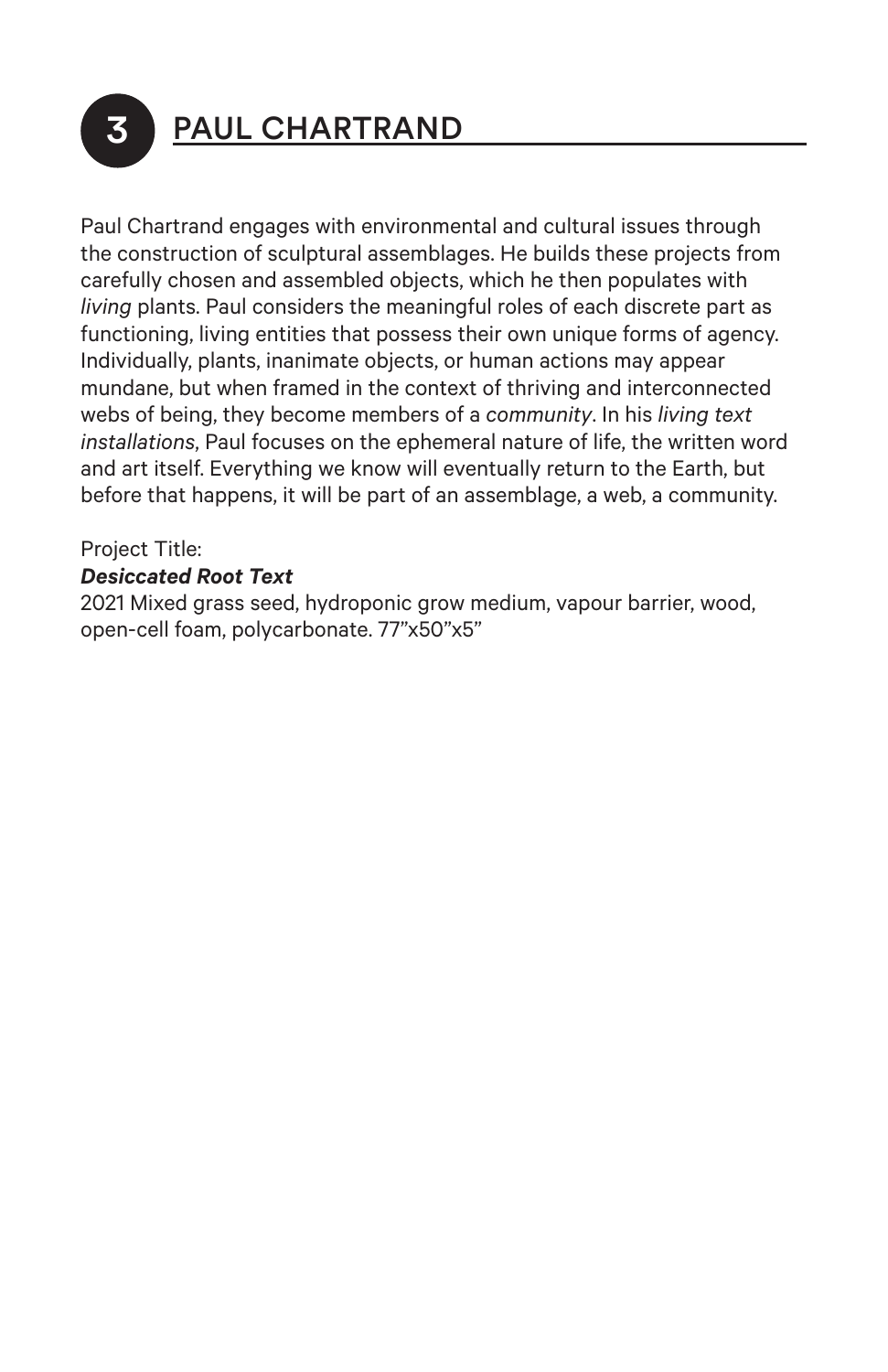**LIAM COLE** 

*Liam Cole is a percussionist, composer, and interdisciplinary artist from Kingston, Ontario. Liam graduated college with a bachelor's of music in jazz performance for percussion and has worked as a freelance musician performing, recording, and touring in several bands of various genres. Currently, Liam is focusing on his own musical project Lius Rhutilius and developing his audio/visual art practices as well as his experience as a teacher. Liam is exploring different ways of creating, based in big relationship and small resource.*

WIWMPS stemmed from the idea of interacting with the patterns in our environment in various ways. Specifically here, creating instruments out of found materials and interacting sonically with the rhythm of the windmill lights on Wolfe Island. Our environment and community are constant, sustainable wells of inspiration. A practice of connecting with them creatively is something most valuable, and there are endless ways of doing so. This project was inspired by Pauline Oliveros' deep listening and sound meditation. Deep listening is, as Oliveros puts it, *listening in every possible way to everything possible to hear no matter what one is doing...* The performances in WIWMPS had the intention of deep listening behind them. A few of the performances came out of instruction from Pauline Oliveros' sound meditation / improvisation compositions. This way of tuning into our surroundings creates connection, inspiration, and presence.

Another inspiration for this project was an idea Jinny Yu talked about at her artist talk at the Agnes Etherington in late 2018. Yu talked about being a *perpetual guest*, both in our communities and environment. This inspired the question: how do we show thanks to the people and places that let us in? WIWMPS is a small cumulation of ways of giving thanks to this waterfront and the people that listen to it. These instruments are, as Tau Lewis puts it, *time capsules* of the experiences shared here and the music made from this project is a way of communicating deep gratitude for this community.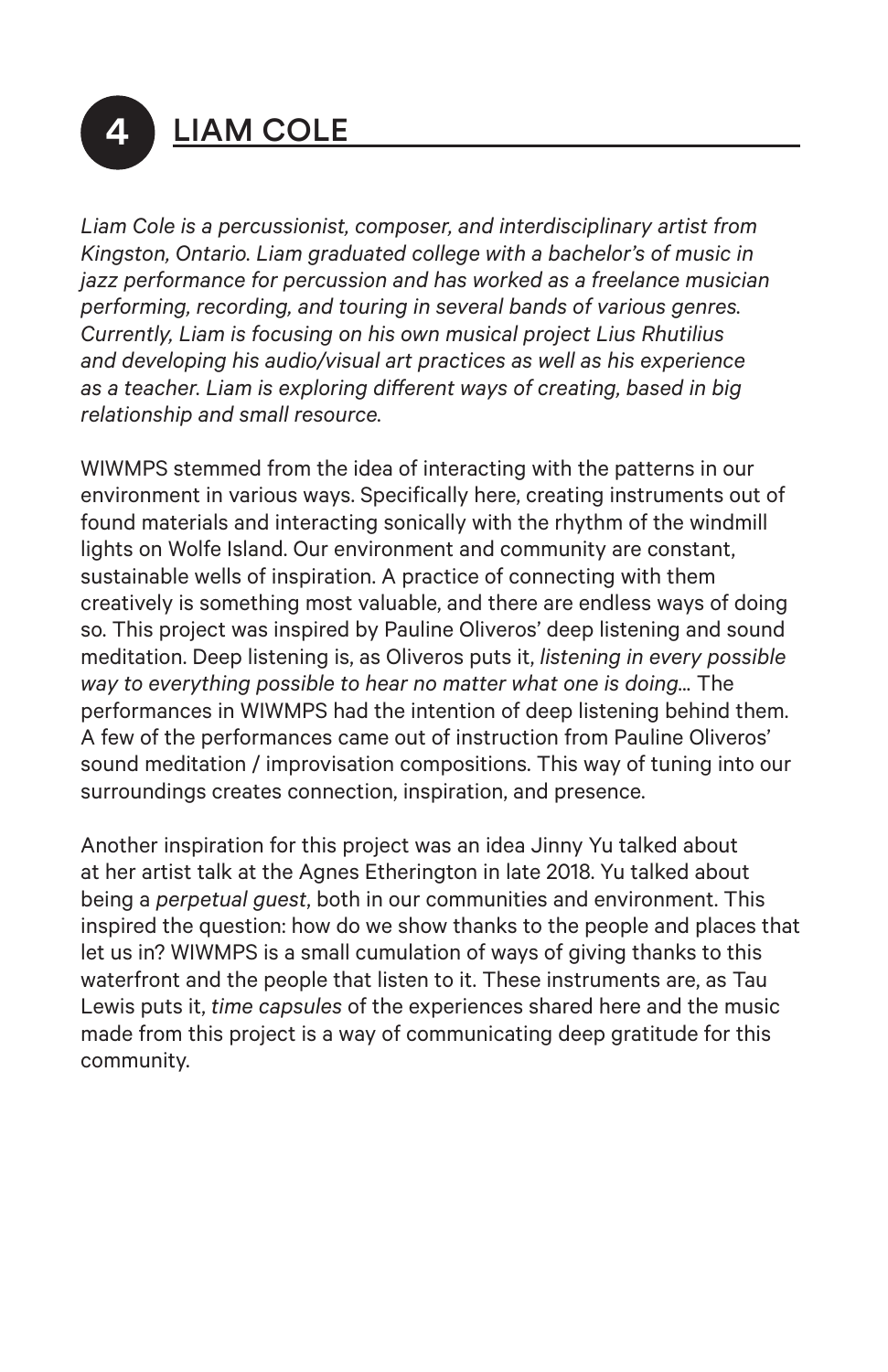## 5 ANDREW TESTA

*Andrew Testa is an artist, writer and educator working through printmaking, drawing, books, words, sounds, installations and collaborations, currently living and working in Ktaqmkuk, also known as Newfoundland. He has been awarded ArtsNL, SSHRC, a VP Grenfell Research Grant, and the Elizabeth Greenshields Foundation grant for his research, has exhibited nationally and internationally, and has participated in residencies and conferences across Canada. Testa has recently shared his work in solo exhibition at The Rooms Provincial Art Gallery in St. John's, NL, and at SNAP artist-runcentre in Edmonton, AB. His recent collaboration, Printshop in a Box, has been awarded a Canada Council for the Arts Grant, and he has upcoming collaborative residencies exploring community knowledge sharing at Union House Arts, Port Union, NL and CASA, Lethbridge, AB. Testa is the Chair of the Board of Directors at St. Michael's Printshop and is an Assistant Professor in printmaking at Grenfell Campus, Memorial University of Newfoundland. Testa has additionally taught at Thomson Rivers University in Kamloops, BC, and at Algoma University in Sault Ste. Marie, ON. He completed his BFA and MFA at York University in Toronto, ON.*

In my art practice, I pose and respond to the question: what does a mutual and nurturing conversation with the other-than-human look like and what would the ethics of such an endeavour be? In my investigations, I perform gestures that bring me to a space parallel to the other-than-human, a space I attempt to not impose upon but rather sit beside: to watch, to listen and to wait with. In such acts I hope to allow the opportunity for the other-thanhuman to perform its own language—a language that isn't an attempted translation into the familiar words and voices I may know but rather one that exists in its ambiguity and acknowledged for its difference and distance.

My prints, words, books, and installations aim to bring myself to a space of familiarity (while always seeming to acknowledge my inherent unfamiliarity) of the places my body temporarily exists upon. Through gestures of slowness, I hope to become acquainted and courteous with my surroundings—places/spaces that includes the ground, stones, trees, bugs, histories, communities, etc. I begin my practice by attempting to create two-way conversations with the other-than-human things I experience in my daily rituals of walking, pausing, looking, and listening. I think of my practice as a study *with* things opposed to a study *of* things: a collaboration and participation between the other-than-human and myself that is interested in not only the individuality of something but its ecology, how that something can speak, exist, and influence the community of things it is a part of.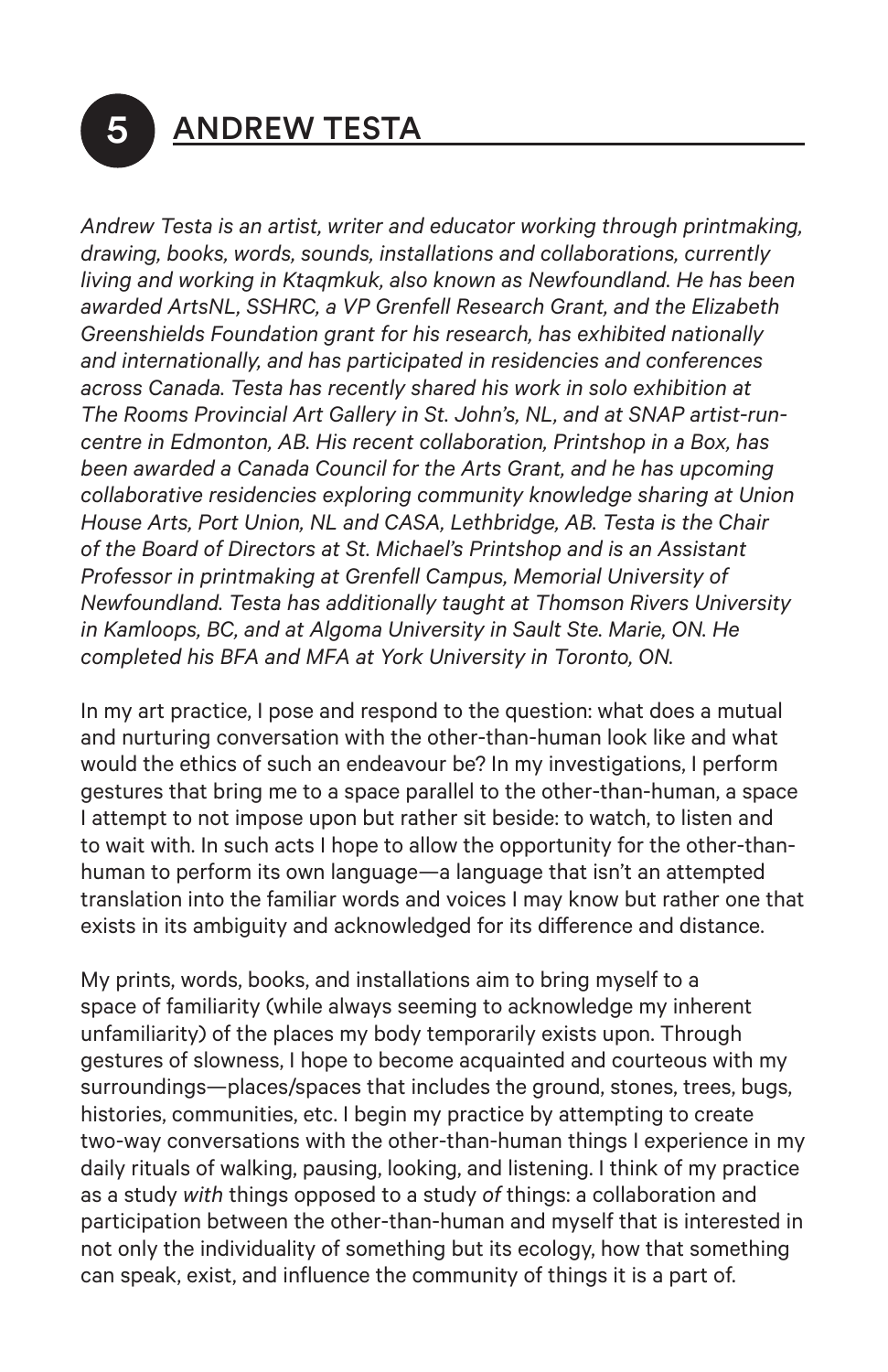6 NONI KAUR

*Noni Kaur, is an award-winning multidisciplinary artist, educator. Kaur's works are an embodiment of her response to intersectional identity across cultures and communities. Her immersive, reactive, multi-sensory installations bridge gaps between gender, culture, the body and the non-human world, through her expansive, topographical landscapes of desiccated coconut installations Kaur's intersectionality through her heritage result in her bold cellular mapping works stemming from being a Singaporean woman of Punjabi descent in Canada.*

*Kaur's work has been featured in international venues including: the Havana Biennale, Cuba; the Asian Art Biennale, Dhaka, Bangladesh; the Fukuoka Triennale, Asian Art Museum, Japan; White Columns, New York; the Henie Onstad Kunstenter , Oslo, Norway amongst others. Kaur lives and works in Toronto, Ontario.*

My practice explores my cultural history and how particular materials are adapted or transformed through use in different spaces/environments. A cultural practice in India and Singapore is the art of rangoli – the act of using coloured materials to decorate floors in domestic and public spaces. Traditionally made from powder pigments, flowers, rice, or sand, rangoli designs act as a revelation of beauty and the acquisition of auspiciousness around significant events and festivals. My practice also explores my cultural history as an intersectional woman of color and how particular materials are adapted or transformed through use in different spaces/ environments. The work is an exploration in materiality, rituals, assimilation and bridging gaps of the human and post-human environments. while tracing the agency of cellular, plasma and parasitic forces in both human and non-human worlds. I explore cycles of life and death, ephemerality, nature through medium explorations. These result in vibrant, colorful, fleshy and fluid natural depictions of cellular play in the unseen environment. The impactful, zestful painted cellular maps are based on interior biosystems that expand outward, displaced and swallowing up patrons in a microbial world that often goes unnoticed in daily human life. It is a platform for critical engagement, creative interpretation in experimental, progressive and impactful artwork. My works are live conversations that are about lived experiences.

#### Using the space:

The installation piece proposed will be built upon the tradition of Rangoli. A floor sculptural piece made with desiccated coconut – a commonplace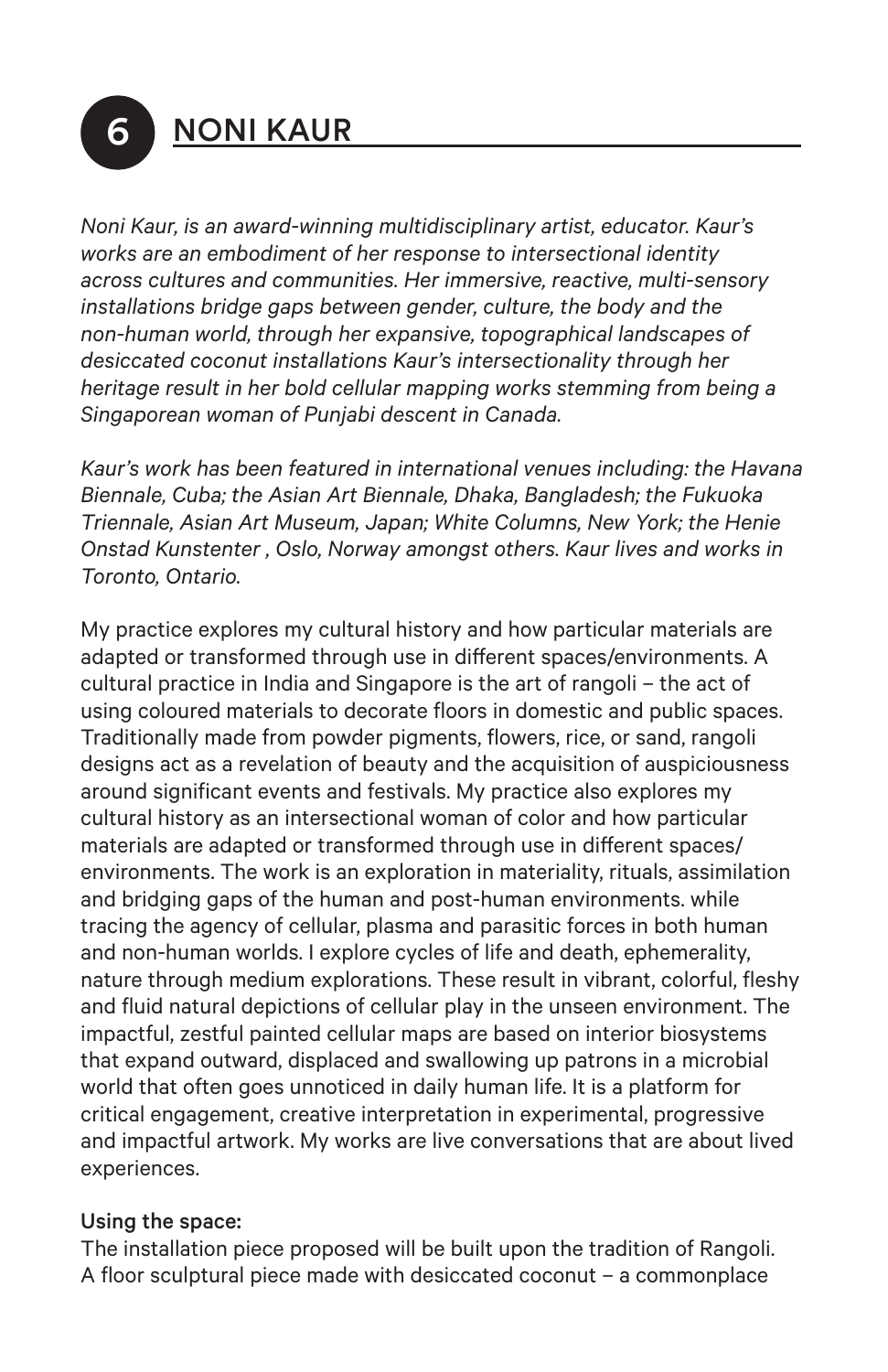domestic commodity –taken out of context and adapting it to an experiential space to draw on the ephemeral nature of the practice and its connections to cycles of life and death. Coconut is used in countless capacities to nurture, heal, and nourish the body in the form of moisturizers, conditioners, and food. By ritualistically hand-dying the coconut and orchestrating a large scale, topographical rangoli, my work brings together human cultural and embodied practices while acknowledging the presence of the non-human world. Using desiccated coconut, non-toxic materials, the artwork becomes a repository of energy for the microbial systems that live within the installation, albeit harmless and not visually in plain sight, feeding organisms that go unnoticed in the human world. Concurrently, patrons are immersed in their own fleshly experience through reverberating colours, softened sound, rich aromas, and the anticipation of taste and touch. The installation splaying across the gallery room floor, transforming slowly over the exhibition run, echoes rangoli's ephemeral nature; however, at its culmination, the half-digested material will be recycled into new energy through its decomposition by millions of microorganisms, beginning a new cycle. These are in the form of mylar cellular maps that seep on the wall surrounding the ephemeral installation.

The work itself fits to increase awareness, enrich both the cultural and diverse life in communities around the gallery through the appreciation of contemporary art. My practice also supports the commitment to fostering and engaging through my work, the role of contemporary art as a platform for critical engagement, creative interpretation. The work will also further contribute through critical dialogue, the functioning of the gallery space and its push towards enhanced experiential dialogue and critical engagement opportunities.

The work is supported through an ONTARIO ARTS COUNCIL GRANT.

#### Title: *Sniff …metasis*

Type of Exhibition: Installation and use of space Medium: Mixed media, hand dyed coconut, pigments, mylar, inks Individual Artist 2022